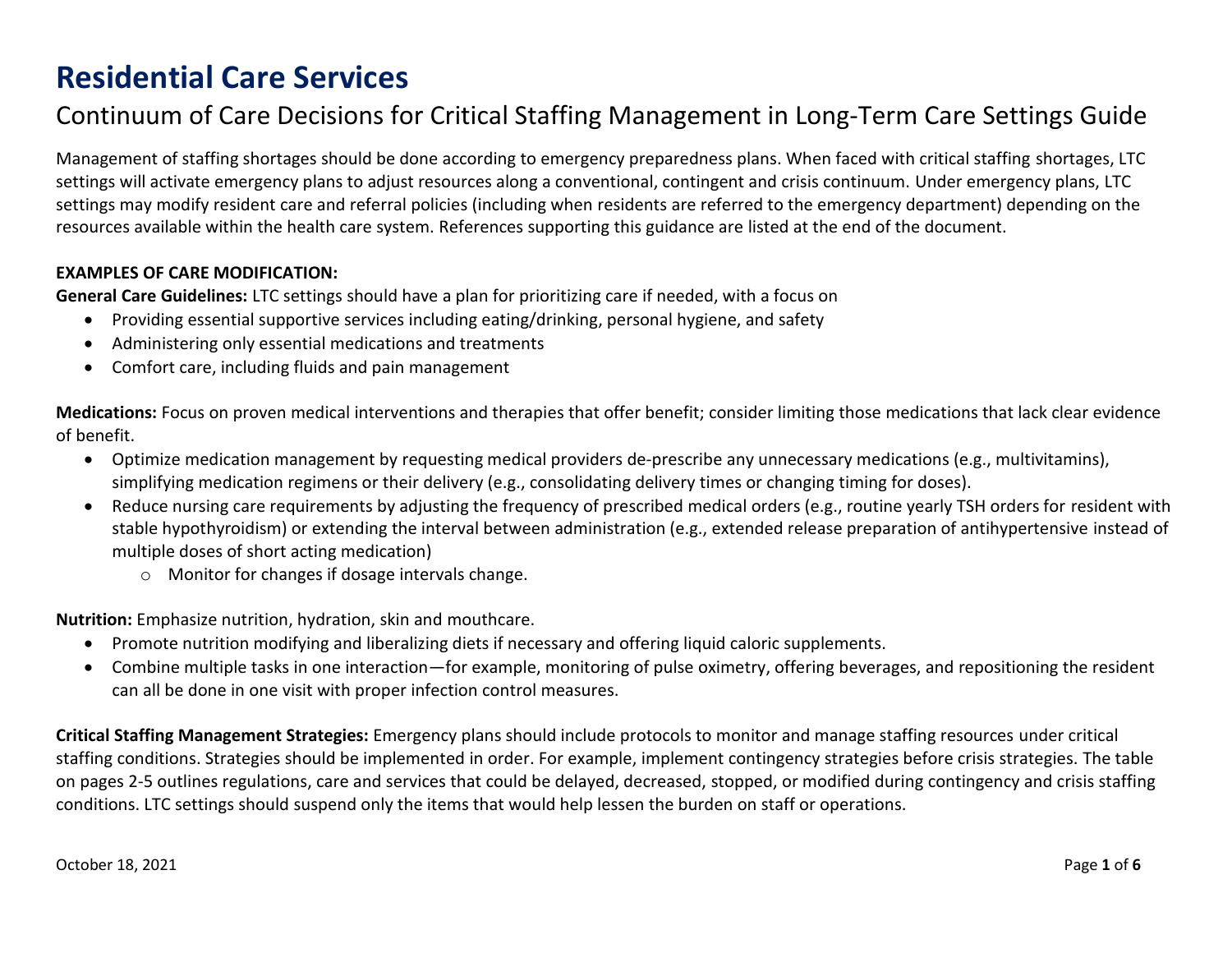#### Continuum of Care Decisions for Critical Staffing Management in Long-Term Care Settings Guide

**PURPOSE AND USE OF THIS DOCUMENT:** The primary goal of implementing critical staffing management according to emergency plans is to avoid the need for urgent or emergent transfer of resident/clients from their homes due to the staffing crisis. Communication with residents/clients, families, hospitals, community partners and the department are an essential component of emergency management. Emergency plans must be consistent with all applicable regulatory requirements. COVID-19 Federal Waiver Approvals can be accessed [here.](https://www.dshs.wa.gov/altsa/covid-19-federal-waiver-approvals) Modification of care for critical staffing management does not exempt the setting from meeting resident basic care needs or prevention and reporting of abuse/neglect. This document is a tool to help LTC settings consider options when faced with critical staffing crises. It is not mandated or required by RCS.

| <b>Regulations/Care services that could</b><br>be delayed/decreased/stopped or<br>modified | <b>Contingency</b><br>Demand for healthcare resources begins to exceed<br>supply but adaptations are possible to still deliver<br>functionally equivalent care | <b>Crisis</b><br>Resources are exceeded by demand or depleted;<br>functionally equivalent care is no longer possible<br>to address all requirements and there is a risk to<br>patient/resident or provider |
|--------------------------------------------------------------------------------------------|----------------------------------------------------------------------------------------------------------------------------------------------------------------|------------------------------------------------------------------------------------------------------------------------------------------------------------------------------------------------------------|
| Showers                                                                                    | Decrease (resident/client preference)                                                                                                                          | Primarily bed baths/wash ups-showers as<br>able                                                                                                                                                            |
| Nailcare                                                                                   | Reduce                                                                                                                                                         | $\Box$ Stop with exception of Diabetic nail care                                                                                                                                                           |
| Restorative programs (including toileting                                                  | $\Box$ Reduce                                                                                                                                                  | $\Box$ Stop with exception of independent                                                                                                                                                                  |
| programs)                                                                                  |                                                                                                                                                                | programs                                                                                                                                                                                                   |
| Outings-facility arranged/organized                                                        | Medically Necessary only                                                                                                                                       | Request family to assist with medically                                                                                                                                                                    |
|                                                                                            |                                                                                                                                                                | necessary appointments                                                                                                                                                                                     |
| <b>Activities</b>                                                                          | Reduce frequency                                                                                                                                               | Stop-focus on res care needs                                                                                                                                                                               |
| <b>Visitations</b>                                                                         | Reduce times allowed                                                                                                                                           | Reduce times allowed                                                                                                                                                                                       |
| Resident council meetings                                                                  | Reduce frequency                                                                                                                                               | Stop-address grievances individually                                                                                                                                                                       |
| Dining (including mealtimes)                                                               | Modify mealtimes, allow variation, limit                                                                                                                       | $\Box$ Focus on 3 meals/day & snacks;                                                                                                                                                                      |
|                                                                                            | choices                                                                                                                                                        | alternates may not be available for                                                                                                                                                                        |
|                                                                                            |                                                                                                                                                                | lunch/dinner meals                                                                                                                                                                                         |
| Menus                                                                                      | Allow variation                                                                                                                                                | $\Box$ Stop requirement of following menu.                                                                                                                                                                 |
|                                                                                            |                                                                                                                                                                | Limit or stop alternate meal choices for                                                                                                                                                                   |
|                                                                                            |                                                                                                                                                                | lunch/dinner meals. Okay to repeat meal                                                                                                                                                                    |
|                                                                                            |                                                                                                                                                                | options without 3-week timespan                                                                                                                                                                            |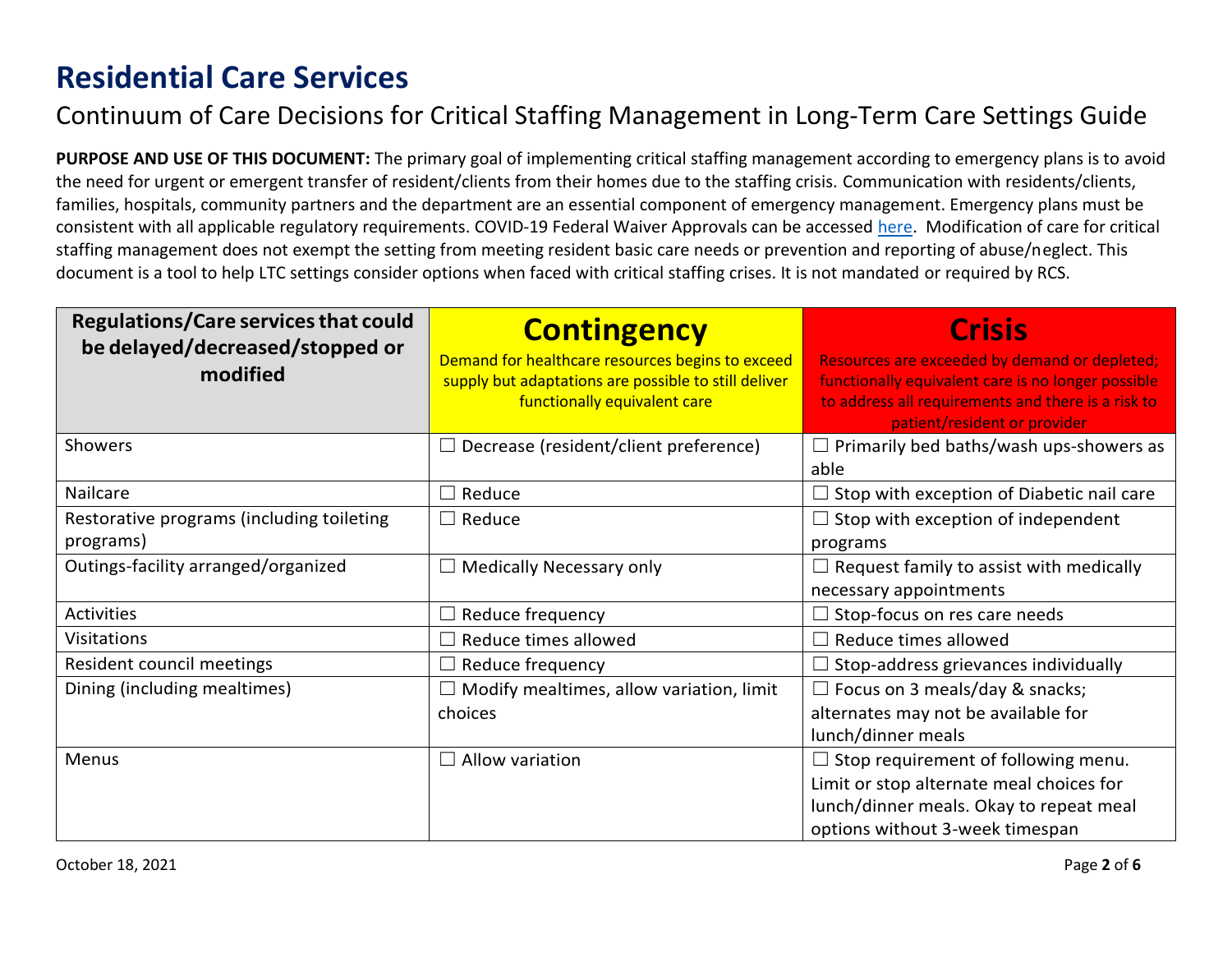Continuum of Care Decisions for Critical Staffing Management in Long-Term Care Settings Guide

| <b>Regulations/Care services that could</b><br>be delayed/decreased/stopped or<br>modified | <b>Contingency</b><br>Demand for healthcare resources begins to exceed<br>supply but adaptations are possible to still deliver<br>functionally equivalent care | <b>Crisis</b><br>Resources are exceeded by demand or depleted;<br>functionally equivalent care is no longer possible<br>to address all requirements and there is a risk to<br>patient/resident or provider                                       |
|--------------------------------------------------------------------------------------------|----------------------------------------------------------------------------------------------------------------------------------------------------------------|--------------------------------------------------------------------------------------------------------------------------------------------------------------------------------------------------------------------------------------------------|
| Nutrition (weight loss)                                                                    | $\Box$ Allow for simplified menu/meal choices                                                                                                                  | $\Box$ Reduce Registered Dietician visits to<br>highest risk only                                                                                                                                                                                |
| Homelike environment                                                                       | $\Box$ None                                                                                                                                                    | $\Box$ Allow for dining variation-allow use of<br>disposable dishes                                                                                                                                                                              |
| Medications (non-essential meds i.e.,<br>Vitamins, supplements)                            | $\Box$ None                                                                                                                                                    | $\Box$ Stop all non-essential medications &<br>treatments with approval from Primary Care<br>Provider                                                                                                                                            |
| <b>Laundry Services</b>                                                                    | $\Box$ Reduce hours of operation Reduce<br>personal linen and personal laundry times                                                                           | $\Box$ Reduce frequency of complete linen<br>change to PRN, reduce personal laundry<br>washing (OK to wear clothing not visibly<br>soiled or smelly)                                                                                             |
| <b>Housekeeping Services</b>                                                               | $\Box$ Reduce hours of operation - Only<br>complete when needed - Implement<br>sanitation of high touch areas.                                                 | $\Box$ Stop requirement to clean after each<br>meal-focus on disinfecting tables, PRN mop<br>floors, emptying garbage, routine room<br>cleaning vacuuming, dusting, carpet<br>cleaning. Stop washing windows, walls,<br>dusting high reach areas |
| Care conferences                                                                           | Reduce to those with sig changes                                                                                                                               | Stop. Contact family with changes                                                                                                                                                                                                                |
| Minimum Data Sets (Quarterly, Annual,<br>Significant Changes)                              | $\Box$ None                                                                                                                                                    | $\Box$ Reduce to annual and sig changes only                                                                                                                                                                                                     |
| <b>Quality Assurance</b>                                                                   | Reduce focus to critical issues<br>$\Box$                                                                                                                      | <b>Stop QAPI meetings</b>                                                                                                                                                                                                                        |
| <b>Pharmacy Review</b>                                                                     | $\Box$ Reduce to significant meds only                                                                                                                         | Stop-with exception of severe/dangerous<br>issues requiring immediate action                                                                                                                                                                     |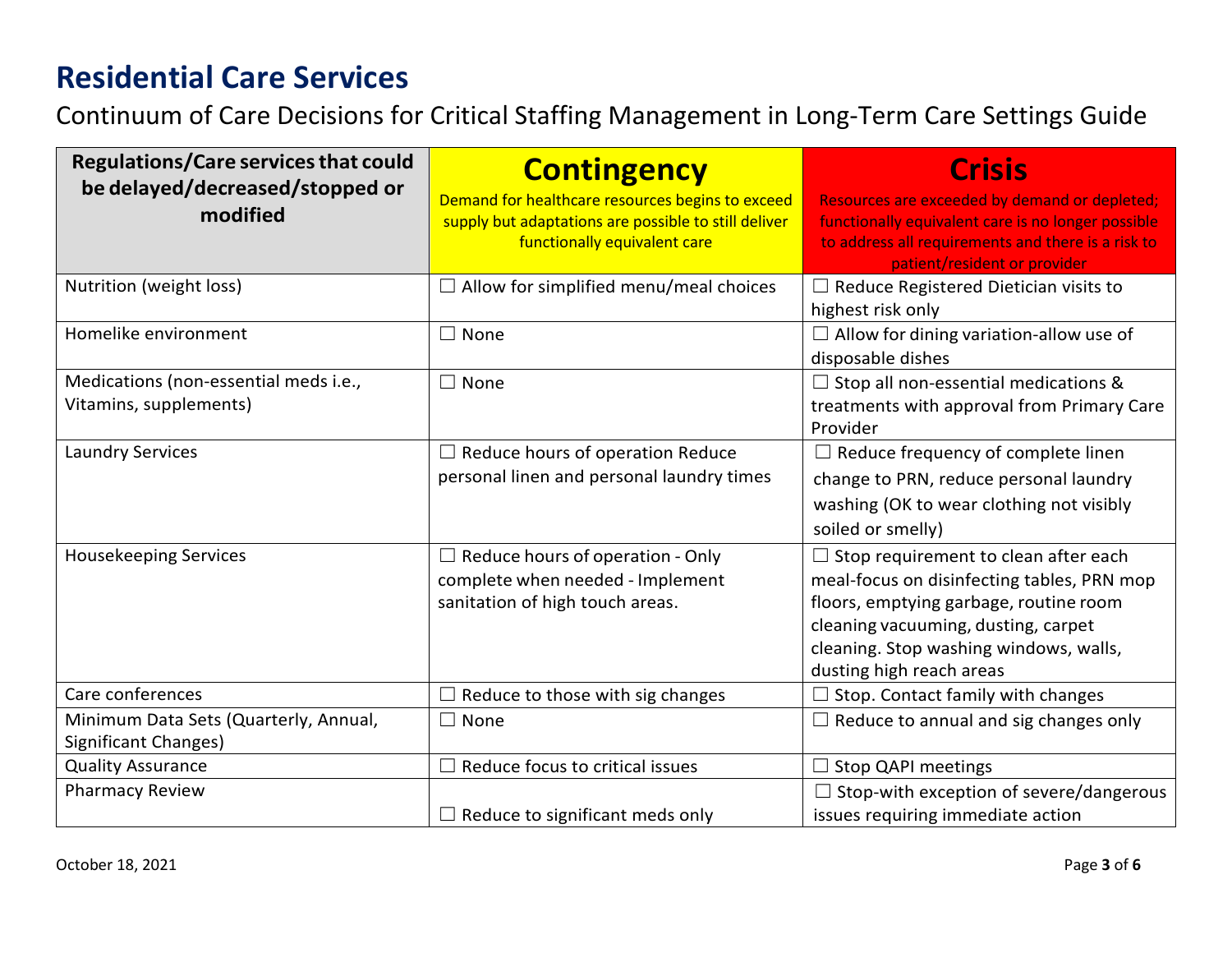Continuum of Care Decisions for Critical Staffing Management in Long-Term Care Settings Guide

| <b>Regulations/Care services that could</b><br>be delayed/decreased/stopped or<br>modified | <b>Contingency</b><br>Demand for healthcare resources begins to exceed<br>supply but adaptations are possible to still deliver<br>functionally equivalent care                                                                                                                                                                                                                                                                                                                                                                               | <b>Crisis</b><br>Resources are exceeded by demand or depleted;<br>functionally equivalent care is no longer possible<br>to address all requirements and there is a risk to<br>patient/resident or provider |
|--------------------------------------------------------------------------------------------|----------------------------------------------------------------------------------------------------------------------------------------------------------------------------------------------------------------------------------------------------------------------------------------------------------------------------------------------------------------------------------------------------------------------------------------------------------------------------------------------------------------------------------------------|------------------------------------------------------------------------------------------------------------------------------------------------------------------------------------------------------------|
| Psychotropic medication reviews                                                            | $\Box$ Reduce frequency                                                                                                                                                                                                                                                                                                                                                                                                                                                                                                                      | $\Box$ Stop dose reduction requirement / AIMS<br>testing                                                                                                                                                   |
| Regulations of Participation training (i.e.,<br>trauma informed care)                      | $\square$ None                                                                                                                                                                                                                                                                                                                                                                                                                                                                                                                               | $\Box$ Stop until staffing improves                                                                                                                                                                        |
| <b>Food Handler Card</b>                                                                   | $\square$ None                                                                                                                                                                                                                                                                                                                                                                                                                                                                                                                               | $\exists$ Stop requirement-focus on handwashing                                                                                                                                                            |
| Caregiver training/certification/annual in-<br>services                                    | $\Box$ Reduce frequency                                                                                                                                                                                                                                                                                                                                                                                                                                                                                                                      | $\Box$ Focus on competency and abandon<br>continuing education requirement. Maintain<br>waivers for all formal training and<br>certifications                                                              |
| <b>Quarantine Requirements</b>                                                             | $\Box$ Allow asymptomatic Healthcare<br>Professionals (HCP) who had a higher risk<br>exposure to SARS CoV 2 but are not known to<br>be infected, to shorten their duration of work<br>restrictions.<br>Asymptomatic and has recovered from<br>$\circ$<br>SARS CoV 2 in the prior 3 months<br>Asymptomatic and is fully vaccinated<br>$\circ$<br>$\Box$ Shortening quarantine per CDC's two<br>acceptable alternatives: 7 or 10 days if a<br>diagnostic specimen test negative<br>and if no symptoms were reported during<br>daily monitoring | $\Box$ As a last resort consider allowing HCP with<br>suspected or confirmed SARS-CoV-2 infection<br>who are asymptomatic and willing to work but<br>have not met all Return to Work Criteria to<br>work   |
| <b>New Admissions</b>                                                                      | $\Box$ Limit new admissions                                                                                                                                                                                                                                                                                                                                                                                                                                                                                                                  | $\Box$ Prohibit admissions                                                                                                                                                                                 |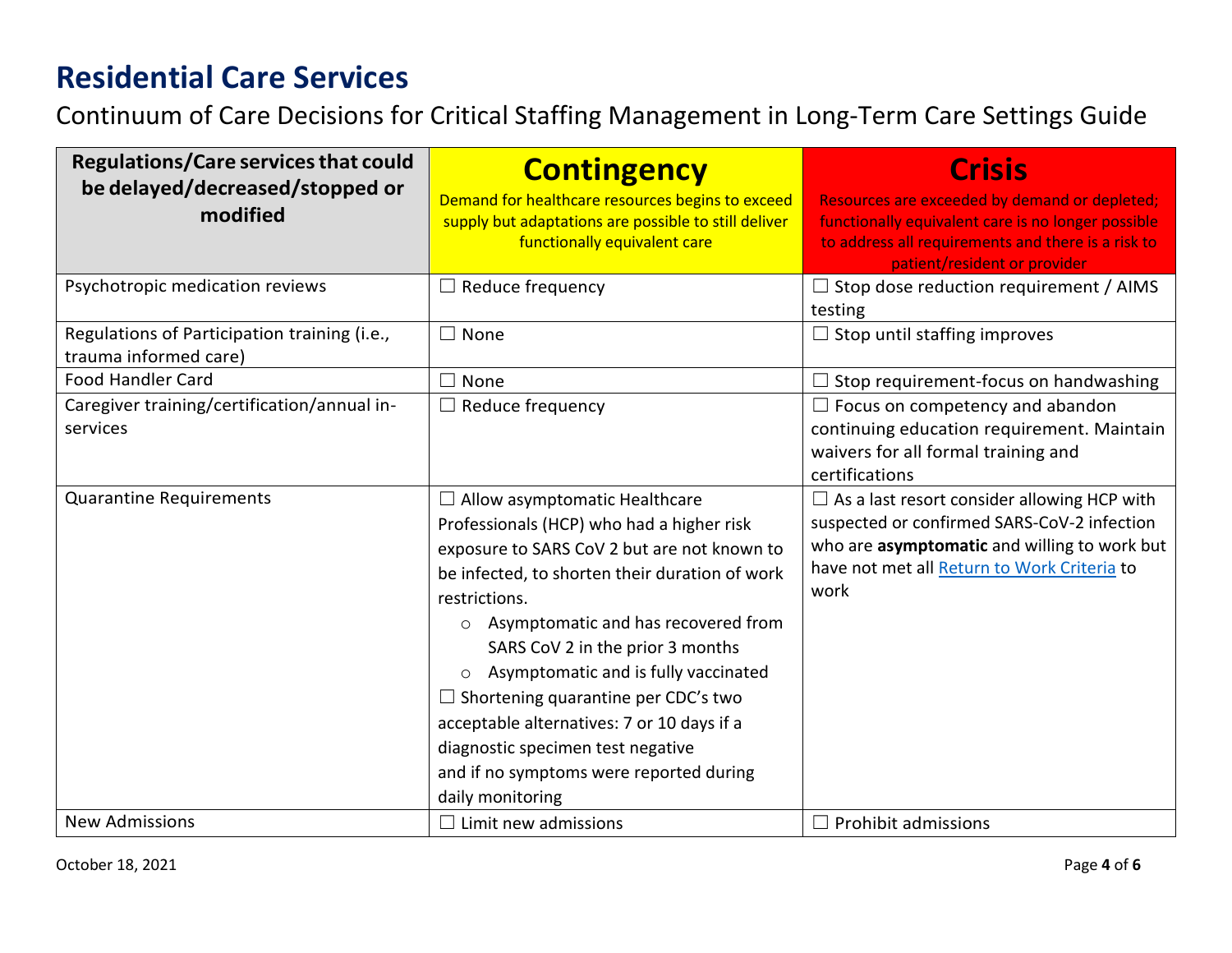Continuum of Care Decisions for Critical Staffing Management in Long-Term Care Settings Guide

| <b>Regulations/Care services that could</b><br>be delayed/decreased/stopped or<br>modified | <b>Contingency</b><br>Demand for healthcare resources begins to exceed<br>supply but adaptations are possible to still deliver<br>functionally equivalent care | <b>Crisis</b><br>Resources are exceeded by demand or depleted;<br>functionally equivalent care is no longer possible<br>to address all requirements and there is a risk to<br>patient/resident or provider |
|--------------------------------------------------------------------------------------------|----------------------------------------------------------------------------------------------------------------------------------------------------------------|------------------------------------------------------------------------------------------------------------------------------------------------------------------------------------------------------------|
| 30 Day Notice of Changes to Services                                                       | Maximize staff by transferring residents<br>to units and wings.                                                                                                | $\Box$ Close wings/units/hallways and condense<br>residents to localized areas of the<br>facility/home to maximize staff's ability to<br>provide care                                                      |
| Transportation (0165)                                                                      | $\Box$ Reduce to work or school only                                                                                                                           | $\Box$ Stop with exception of Medically<br>Necessary appointments                                                                                                                                          |
| Documentation - IISP (0210, 0215, 0230)                                                    | $\Box$ Reduce to review and revise only as<br>assessed needs change                                                                                            | $\Box$ Stop until 6 months after end of crisis<br>conditions                                                                                                                                               |
| Documentation - IISP Accessibility (0225)                                                  | Only when revised (see above)                                                                                                                                  | $\Box$ Stop until first IISP revision after crisis                                                                                                                                                         |
| Documentation - Client records & Client<br>property records (0385 & 0390)                  | $\Box$ Stop until 6 months after end of crisis                                                                                                                 | $\Box$ Stop until one year after end of crisis<br>conditions                                                                                                                                               |
| Documentation - Client refusal of services                                                 | $\Box$ None                                                                                                                                                    | $\Box$ Stop with exception of prescribed<br>medications (medication name, dosage, and<br>date/time only)                                                                                                   |
| Documentation - Disposal of medications<br>(0345)                                          | None<br>$\Box$                                                                                                                                                 | $\Box$ Stop with exception of controlled<br>substances                                                                                                                                                     |
| Client Services (0145)                                                                     | $\Box$ Stop all except employment, health &<br>safety, and exceptional medical/behavioral<br>support needs in IISP                                             | $\Box$ Stop with exception of health & safety,<br>exceptional medical & behavioral support<br>needs in IISP                                                                                                |
| IISP - Implementation (0220)                                                               | $\Box$ None                                                                                                                                                    | $\Box$ Reduce to only basic health and safety<br>need                                                                                                                                                      |